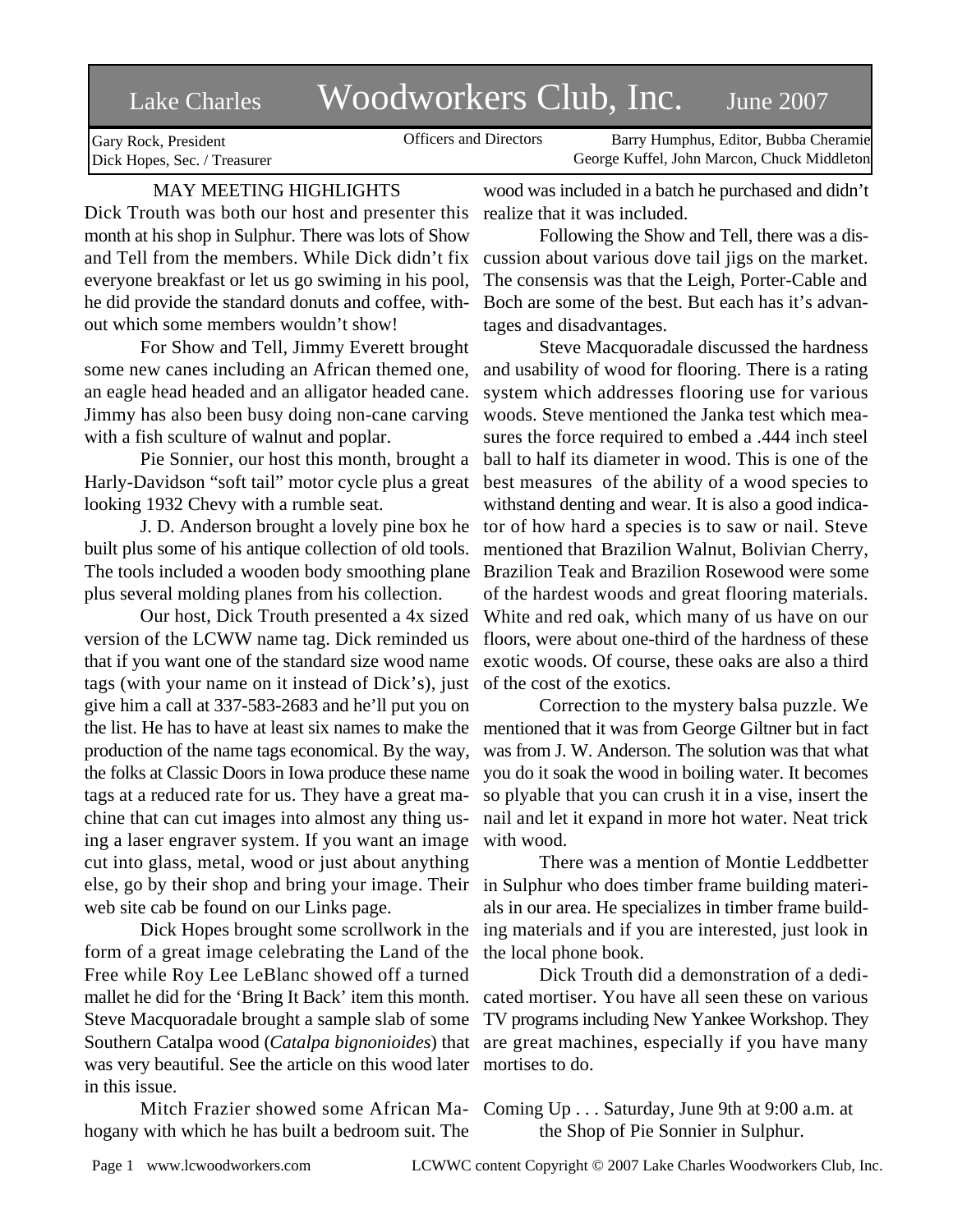#### CATALPA WOOD

The catalpa tree grows to about 50—120 feet tall and and up to 3 feet in diameter. It has a rounded crown of spreading branches and large heart shaped leaves.

The leaves grow in pairs of three which are whorled and opposite at the node. The leaves are 6-12" long and 4-8" wide. They are characterized by a dull green above, and a paler green and fuzzy underside. It has brownish-gray scaly bark. The flowers are 2-21/4" long with a bell-shaped corolla of 5 unequal rounded, fringed lobes. The flowers are white with two orange stripes and purple spots and lines inside (and smell nice, at least the ones that I have at my rental house). These can be seen in late spring.

The fruit is 8-18" in length, cylindrical and very narrow. The fruit is green and turns to a dark brown when they mature in autumn. The fruit contains many flat light brown seeds with two papery wings.

The Catalpa tree is native to the rich bottomlands of the central Mississippi River basin and has been widely planted in the eastern United States. It is found mostly in moist valley soils and streams, and naturalized in open areas such as roadsides and clearings.

Catalpa wood is soft, weak and brittle, with a very good decap resistance and dimensional stability. It is excellent for working with hand tools and is almost on par with white pine. The wood is mainly used for fenceposts, rails, beams, and crating. Other uses of the wood include millwork, framing, forms, furniture, drawer sides, and general purpose construction including turning into bowls.

Catalpa is also used in landscaping for its winter characteristics, lawn trees, park trees, and for its flowering effect.

The Catalpa tree is also home to *Catalpa Sphinx*, which is a common hawk or sphinx moth. The caterpillars are commonly called catalpa worms or "catawba" worms and they feed on the leaves on the catalpa, and can strip the trees of foliage. Although the catalpa worm is a tree pest, it is known for its attractiveness to fish. These caterpillars have been valued for fish bait. References to their collection by fishermen date back to the 1870's.

The genus name, Catalpa is the Cherokee, American Indian name for wood. The species name *speciosa* is given for its large, showy flowers. The catalpa tree is also known as Indian-bean, Indian-cigar, Smoking-bean, and Cigar-tree, since the large fruits resemble thin cigars.

The closely related Southern Catalpa which grows well in Southwest Louisiana, *Catalpa bignonioides*, has some medicinal uses. The seeds contain a bitter *glycoside catalpin*, which is reported to be used for asthmatic, cardiac and antispasmodic purposes. Large doses of the seed are said to produce a weak pulse and nausea. Some people develop a skin allergy when handling the beautiful flowers. Northern Catalpa has no known medicinal uses, and is mainly used for ornamental purposes.

We have a 60 foot tall Catalpa at our rental house and I look forward to some day harvesting this wood for turning. *Barry Humphus*.

#### HOLLOW CHISEL MORTISING MACHINES

Hollow chisel mortisers have become very popular in homebased woodworking shops. It is an old technology and I have found refernces to these in my copy of Millwork and Cabinet Making as far back as the 19th century. Though relatively simple to use, there are setup and maintenance procedures that preserve their accuracy and maintain trouble-free operation. As always, follow manufacturer recommendations and instructions supplied with your machine. Pay particular attention to instructions related to the safe operation of your machinery.

Contamination of moving parts by sawdust and other debris must be controlled for the machine to operate properly. For maximum benefit, clean and lubricate the mortiser before making adjustments. Don't forget to clean the teeth of the gears that move the head up and down.

The power head of mortising machines travel up and down on some form of slide, keyway or a post, all designed to keep the bit traveling straight up and down accurately. Contamination of those sliding surfaces affects ease of use, accuracy and eventually, the life of the machine.

Your mortiser is likely to have some kind of geared drive system that moves the power head up and down in response to the motion of the handle. Cleaning sawdust and debris from the teeth will help keep the machine operating smoothly. I use a cheap nylon cleaning brush with a wooden handle to dislodge the dust.

In most cases, moving parts can be cleaned with a rag or an old paintbrush. Stubborn contamination may require some kind of solvent, but make sure the material used is paint and plastic safe. In no case should caustic materials be used. After cleaning, dry the area completely.

While nearly any type of grease or clinging oil will lubricate these moving parts, consider dry graphite or Teflonbased products that dry after application. Dry lubricants do not attract or hold dust and may extend the periods between necessary cleanings. If you don't have graphite, a light, acid-free oil, such as Automatic Transmission Fluid, will work very well.

The owner's manual should provide instructions on what parts need lubrication, what parts do not and may even suggest acceptable lubricants.

Adjusting the slides is one of the critical parts of setting this machine up for accurate operation.

The sliding mechanism on which the power head moves is usually adjustable so you can compensate for normal wear. Though set up at the factory, you should always go over these adjustments on new machines to insure they are set as best as can be.

Following the recommendations of the manufacturer on adjustment procedures and the allowable tolerance is mandatory. The engineers who designed the machine consider the properties of the materials used to make these parts when calculating adjustment tolerances. This is not a good time to try to out-think the manufacturer. Stay within the guidelines to insure the best performance and longest life of the tool.

Checking the slider adjustment occasionally should

Continued on the next page . . .